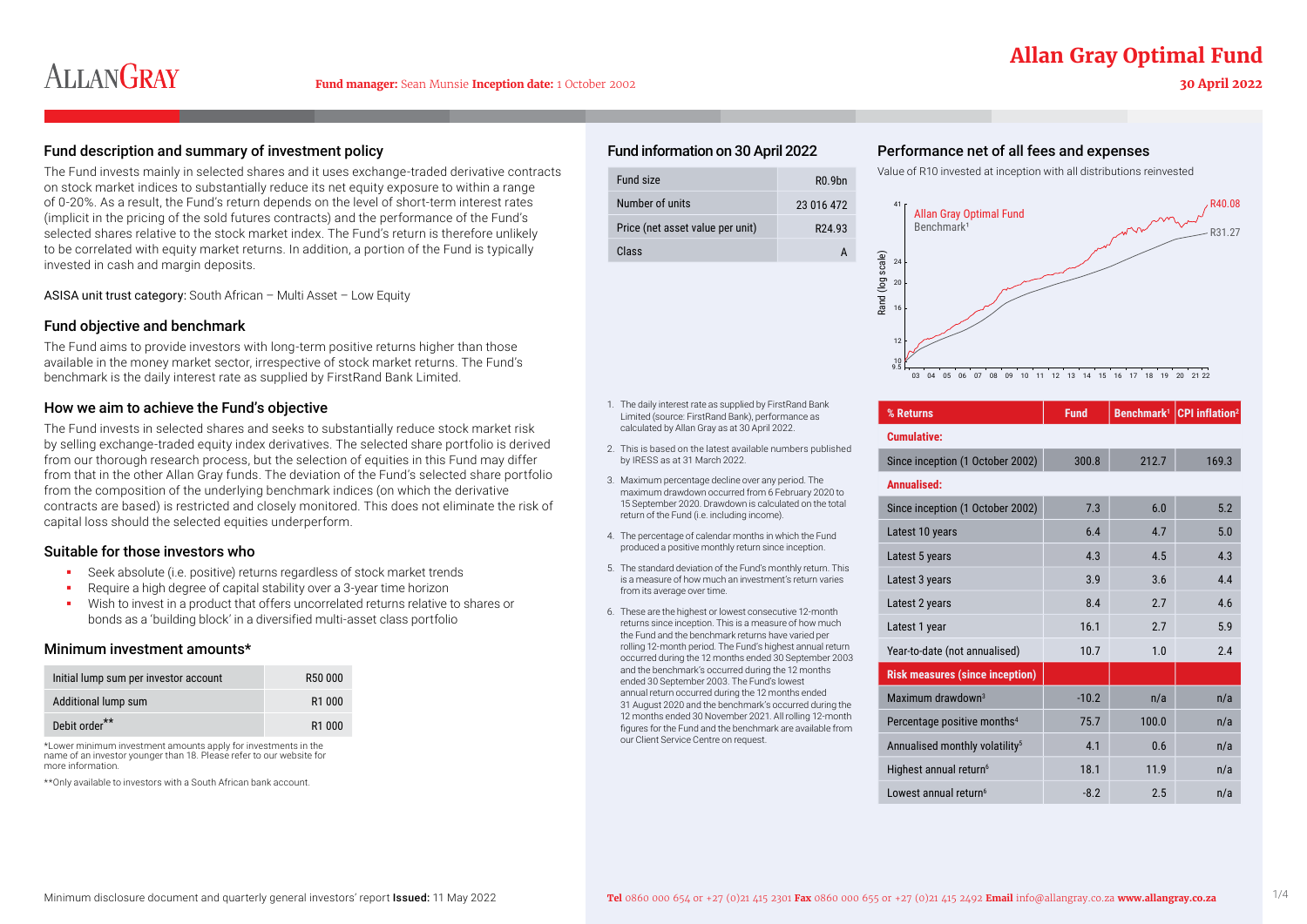### **Allan Gray Optimal Fund**

# **ALLANGRAY**

#### **30 April 2022**

#### Meeting the Fund objective

Since inception and over the latest 10-year period, the Fund has outperformed its benchmark, which is the daily interest rate supplied by FirstRand Bank Limited. Over the latest five-year period the Fund has underperformed its benchmark. The Fund aims to deliver long-term positive returns, irrespective of stock market returns.

#### Income distributions for the last 12 months

| To the extent that income earned in the form of dividends and interest<br>exceeds expenses in the Fund, the Fund will distribute any surplus biannually. | $\,$ 30 Jun 2021 $\,$ 31 Dec 2021 $\,$ |         |
|----------------------------------------------------------------------------------------------------------------------------------------------------------|----------------------------------------|---------|
| <b>Cents per unit</b>                                                                                                                                    | 15.6876                                | 35.9602 |

#### Annual management fee

The fee rate is calculated daily by comparing the Fund's total performance to that of the benchmark.

#### Fee for performance equal to the Fund's benchmark: 1.00% p.a. excl. VAT

The Fund is first required to recover any underperformance before a fee higher than the fee for performance equal to the benchmark can be charged. This is known as a high watermark. If the Fund's performance is above its previous high watermark, we add 0.2% to the fee for each percentage of performance above the high watermark. The fee is uncapped.

#### Total expense ratio (TER) and transaction costs

The annual management fee is included in the TER. The TER is a measure of the actual expenses incurred by the Fund over a one and three-year period (annualised). Since Fund returns are quoted after deduction of these expenses, the TER should not be deducted from the published returns (refer to page 4 for further information). Transaction costs are disclosed separately.

#### Top 10 share holdings on 31 March 2022 (updated quarterly)

| <b>Company</b>                  | % of portfolio |
|---------------------------------|----------------|
| Glencore                        | 6.3            |
| Sasol                           | 6.0            |
| <b>Standard Bank</b>            | 6.0            |
| Nedbank                         | 5.2            |
| Sibanye-Stillwater              | 47             |
| <b>MTN</b>                      | 42             |
| <b>Gold Fields</b>              | 4.2            |
| AngloGold Ashanti               | 39             |
| Impala Platinum                 | 3.8            |
| <b>British American Tobacco</b> | 28             |
| Total (%)                       | 47.0           |
|                                 |                |

### Asset allocation on 30 April 2022

| <b>Asset class</b>             | <b>Total</b> |
|--------------------------------|--------------|
| Net equities                   | 3.8          |
| <b>Hedged equities</b>         | 77.9         |
| Property                       | 1.6          |
| Commodity-linked               | 0.0          |
| <b>Bonds</b>                   | 0.0          |
| Money market and bank deposits | 16.8         |
| Total (%)                      | 100.0        |

#### Total expense ratio (TER) and transaction costs

| <b>TER and transaction costs</b><br>breakdown for the 1- and 3-year<br>period ending 31 March 2022 | 1yr % | 3yr % |
|----------------------------------------------------------------------------------------------------|-------|-------|
| <b>Total expense ratio</b>                                                                         | 1.18  | 1.18  |
| Fee for benchmark performance                                                                      | 1.00  | 1.00  |
| Performance fees                                                                                   | 0.00  | 0.00  |
| Other costs excluding<br>transaction costs                                                         | 0.03  | 0 Q3  |
| <b>VAT</b>                                                                                         | 0.15  | 0.15  |
| <b>Transaction costs</b><br>(including VAT)                                                        | 0.16  | 0.11  |
| <b>Total investment charge</b>                                                                     | 1.34  | 1.29  |

#### Since inception, the Fund's month-end net equity exposure has varied as follows:

| Minimum        | (September 2016) -3.6% <sup>7</sup> |
|----------------|-------------------------------------|
| Average        | 49%                                 |
| <b>Maximum</b> | (November 2018) 15.4%               |

7. The negative net equity exposure as at 30 September 2016 is due to the cash acquisition of SABMiller by Anheuser-Busch In-Bev. This was corrected and the Fund had a positive net equity exposure by 4 October 2016.

Note: There may be slight discrepancies in the totals due to rounding.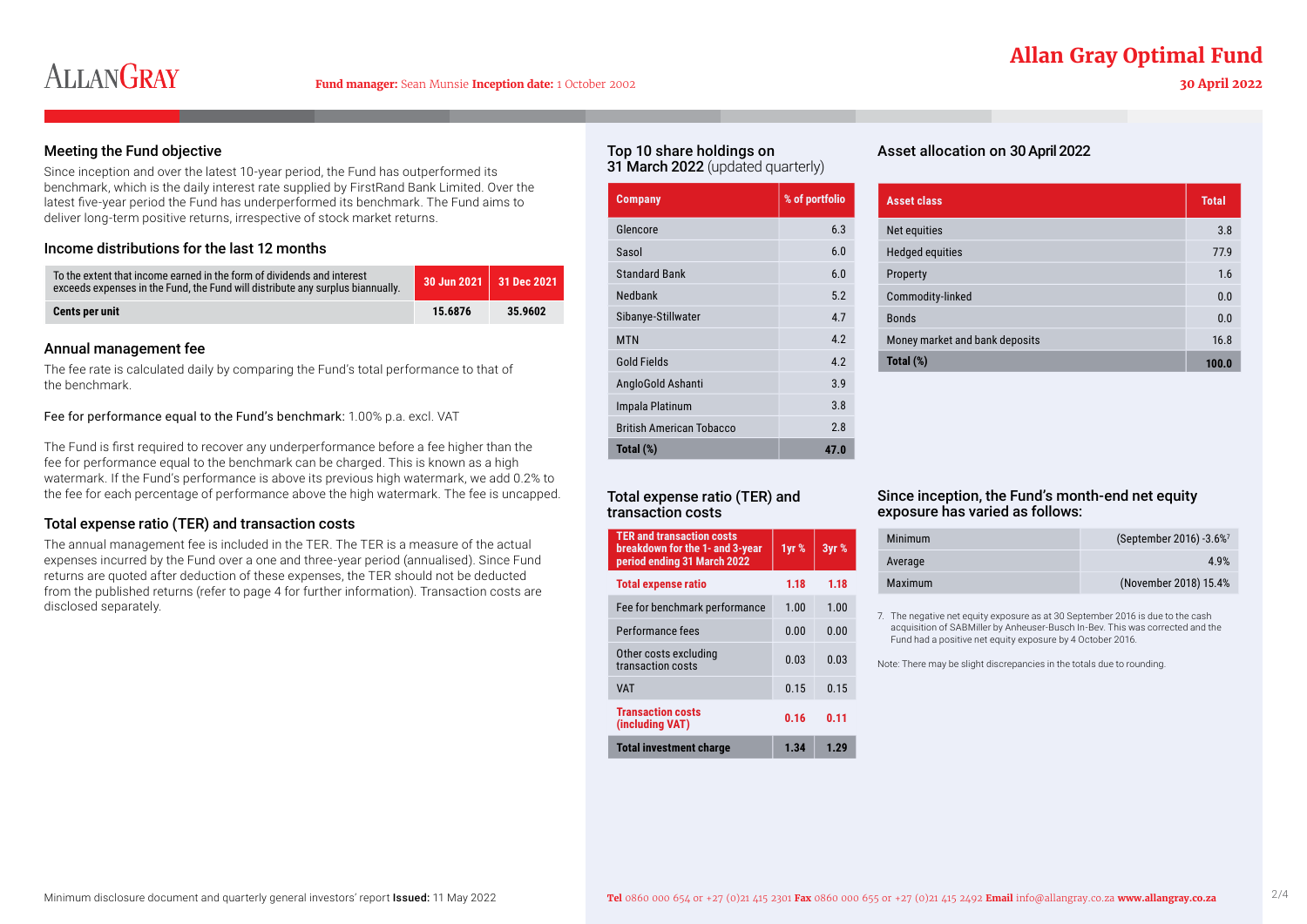### **Allan Gray Optimal Fund**

## **ALLANGRAY**

**30 April 2022**

The Fund has had a decent start to the year, returning 8.5% for the quarter, outperforming its cash benchmark by 7.8%. After a strong prior year, the FTSE/JSE All Share Index (ALSI) has begun 2022 in a more muted fashion, with a 3.8% return year to date. As a reminder though, it is the selection of individual shares, rather than the overall level of the market, that drives the Fund's performance. This stock selection process contributed to the Fund's return during the quarter.

Russia's invasion of Ukraine continues to overshadow all else. Many of the market themes that served the Fund well in 2021 carried over to this year and, if anything, were exacerbated by the outbreak of the conflict in late February. Firstly, the Fund has been overweight resources for some time, particularly oil (via Sasol), coal (via Glencore) and platinum group metal (PGM) miners. Russia is a key producer of these commodities. Supply uncertainty, either from sanctions (or the threat thereof) or rising resource nationalism, has pushed most commodity prices materially higher. While this is clearly beneficial in the near term for producers, we are cognisant of the potential impacts arising from possible demand destruction and any general slowdown in economic activity that may follow. As share prices rallied, we trimmed some cyclical resources exposure (mainly PGM miners) in favour of more defensive rand hedges.

Secondly, the Fund has meaningful exposure to domestically focused companies. Many of these companies' business activities and share prices have continued on the post-COVID-19 recovery path from overly depressed levels. For example, local banks recently reported results that came in well above expectations. The promise of rising rates, in response to increased inflation, and the view that the worst impacts of the pandemic have now passed, serve as additional tailwinds. Select local shares, particularly those favoured by foreign investors, are also benefiting to some degree from the fallout from the Western sanctions placed on Russia.

Historically, Russian stocks carried a material weight in emerging market indices, implying foreign investment flows are now likely to be directed towards more palatable markets, such as our own. In our view, this is supported by relative valuation levels, where the ALSI screens attractively versus both developed and emerging market peers.

Lastly, the low weighting to Naspers/Prosus that the Fund has maintained for some time was a significant contributor to performance this quarter. Multiple factors have weighed on the share, some perhaps more temporary than others. The Chinese regulatory overhang and its accompanying impact on the technology sector has not fully dissipated, made evident in Tencent's weak recent results. At the same time, global technology stocks have come under pressure, with valuation multiples compressing considerably, particularly for companies that remain loss-making. This has, in turn, impacted the market valuation of the Naspers "rump" assets. And then to compound matters, with specific reference to Tencent, the US and Europe's response to Russia's actions has brought scenarios that were previously viewed as tail risks for investors in Chinese assets increasingly into focus.

The volatility we have witnessed over the quarter, while unsettling, does create opportunities for potential outperformance. One such example is Mondi which, owing to its Russian paper and packaging business, has come under substantial pressure and now trades below our assessment of its intrinsic value, even if no value is attributed to its Russian assets.

During the quarter, the Fund sold Naspers/Prosus, PGM miners and MTN. Alongside Mondi, we initiated new positions in AB InBev and Pick n Pay and added to our holdings in select gold miners.

#### Commentary contributed by Sean Munsie

#### **Fund manager quarterly commentary as at 31 March 2022**